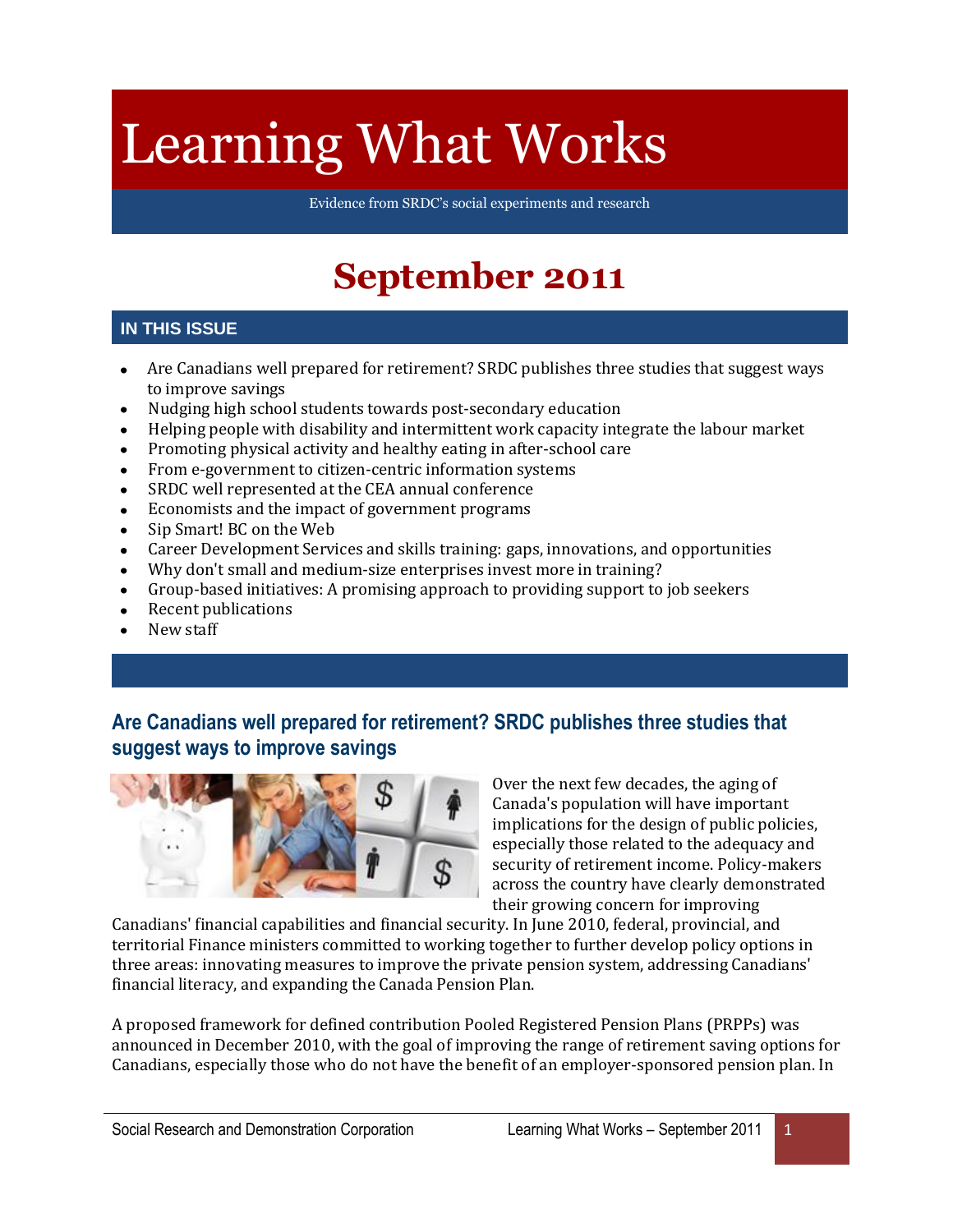its Budget tabled in March 2011, the Quebec government announced its intention to introduce a similar plan under the Voluntary Retirement Savings Plan (VRSP).

In February 2011, the Task Force on Financial Literacy tabled its report and provided advice and recommendations on a national strategy to strengthen the financial literacy of Canadians, including examining the relationship between financial literacy and planning for retirement. One of the recommendations of the Task Force was the need to explore Internet-based solutions to reach Canadians across the country and help them navigate the tremendous amount of information that is currently available.

Understanding the ways Canadians make savings choices is particularly needed at this point in time as the responsibility for the provision of retirement income is gradually being transferred from governments and employers to individuals. SRDC recently completed three studies that provide important lessons to inform policy-makers on options to address the challenges facing Canada's retirement income system. SRDC program of research was designed to further our understanding of how retirement saving decisions are made by Canadian men and women and identify ways to improve decision-making with regard to retirement planning.

In *Understanding Gender Differences in Retirement Saving Decisions*, Professor Frances Woolley from Carleton University and Taylor Shek-wai Hui and Carole Vincent from SRDC assess the responsiveness of savings decisions to gender dynamics within households. Using data from the 2009 Canadian Financial Capability Survey (CFCS), the study reveals that couples' financial management strategies have a significant impact on families' financial health. Compared to households with shared responsibility for financial decisions, households where financial decisions are mainly the responsibility of the man are more likely to hold assets and have higher levels of asset holdings. Those with the woman in control are more likely to have debt and to have liabilities exceeding assets. The results of this study suggest that policy-makers need to be aware of gender dynamics when planning policy interventions.

Read th[e report.](http://www.srdc.org/en_publication_details.asp?id=255)

Read *[Women's economic empowerment and retirement savings decisions](http://www.srdc.org/uploads/women_empowerment_en.pdf)*.

Se[e presentation of findings](http://www.srdc.org/uploads/cea_deck_vincent_en.pdf) at the Canadian Economics Association meetings in June 2011.

*Simplified Enrolment in Retirement Savings Plans* by Boris Palameta, Carole Vincent, and Jean-Pierre Voyer assesses the feasibility of testing the effectiveness of pilot schemes that involve simplified enrolment procedures for employees' participation in employer-sponsored pension plans. This study puts forward options for the design of pension plans that can enable higher participation and better decision-making by changing the ways the decision to participate in the employer-sponsored plan is presented to eligible employees, building from ample empirical evidence to suggest that low saving rates stem, at least in part, from the way choices are offered and presented. The study provides details for the implementation of a randomized field experiment to rigorously assess the effectiveness of two schemes — one that combines simplified enrolment procedures with default contribution rate and investment options, and another that requires eligible employees to make an active decision about contribution rate. The results of the proposed experiment would be extremely informative for governments and also employers and service providers who are considering offering Pooled Registered Pension Plans when they become available.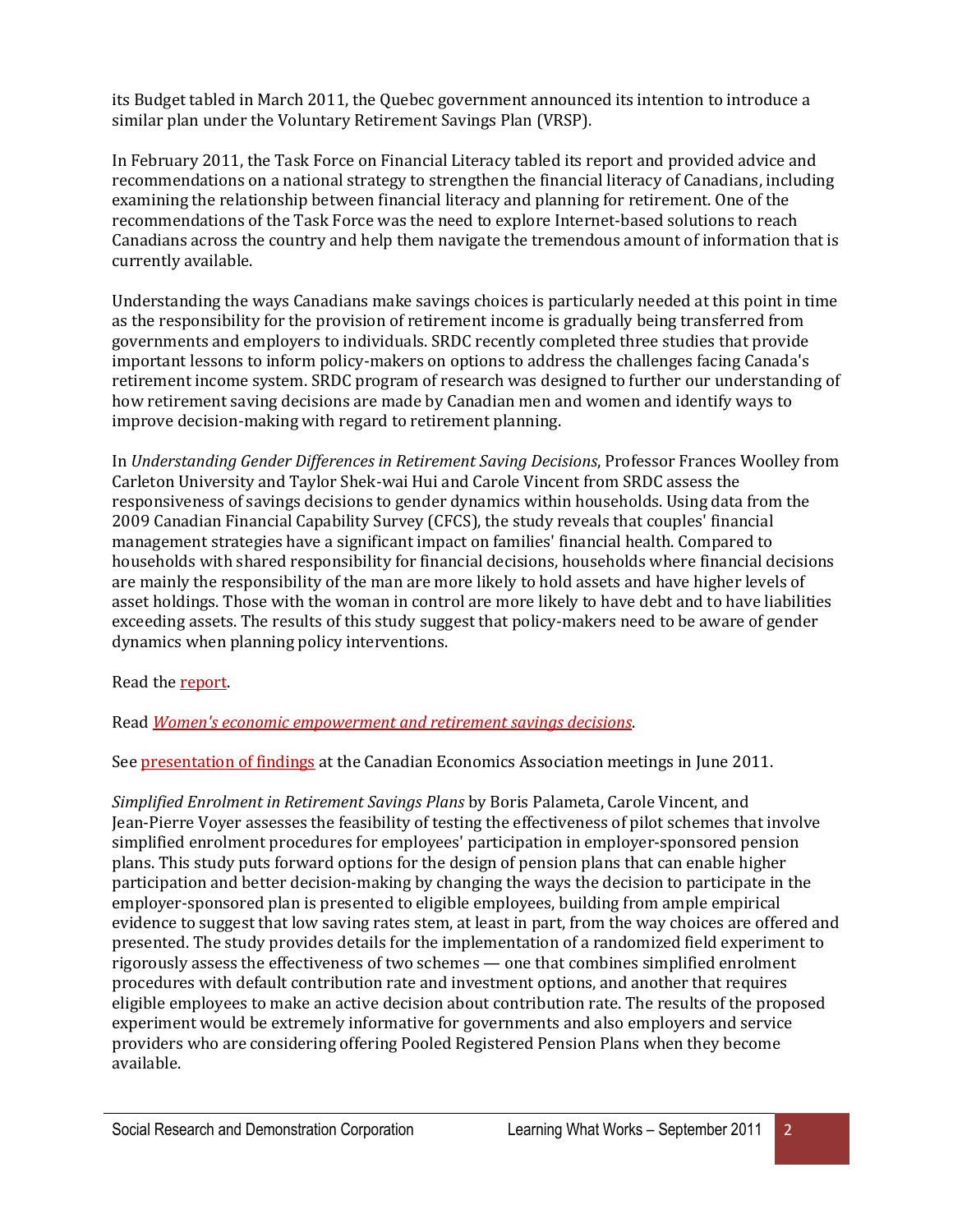#### Read th[e report.](http://www.srdc.org/en_publication_details.asp?id=257)

Se[e presentation of findings](http://www.srdc.org/uploads/cea_deck_palameta_en.pdf) at the Canadian Economics Association meetings in June 2011.

*Using Web Tools to Help Canadians Better Prepare for Retirement* by Shawn de Raaf and Carole Vincent builds on the growing body of research on the state of financial capability in Canada and abroad to identify how Web-based tools may best be utilized to assist Canadians in making better use of information that is already available to them, with the ultimate goal of helping them make more effective financial decisions. As a rigorous evaluation of a Web-based financial education tool, the experiment proposed in the study would represent an important contribution to our understanding of the role that Web-based technologies can play in assisting Canadians in achieving their retirement savings goals. Given the significant public and private resources that are currently being devoted to developing such tools and resources, it would provide important lessons on the design and delivery of future Web-based policies and programs to enhance the financial capabilities of Canadians.

Read th[e report.](http://www.srdc.org/en_publication_details.asp?id=259)

#### **Nudging high school students towards post-secondary education**

SRDC has launched a new pilot project to test an innovative program called Life After High School in Ontario. Starting in October 2011, this program will provide Grade 12 students at selected Ontario secondary schools with practical support applying for post-secondary education and financial aid. In three online facilitated workshops, students will be guided through the process of selecting a post-secondary program of their choice, applying for a place in that program, and applying for financial aid. The application fee of either the Ontario College Application Service (OCAS) or the Ontario Universities Application Centre (OUAC) will be covered by the program.

This project seeks to learn whether supporting Grade 12 students in making real applications at a school for post-secondary studies and financial aid increases enrolment in further education. SRDC and Professor Phil Oreopoulos of the University of Toronto are developing and testing the Ontario program, through use of a randomized experimental design.

This new project is modeled on Life After High School in British Columbia launched in March 2010 with funding from the Canada Student Loans Program and the support of StudentAid BC. Results are expected to be available in the summer of 2012. Life After High School in Ontario is funded by the Ontario Ministry of Training, Colleges and Universities (MTCU), in collaboration with the Ontario Ministry of Education.

Read th[e announcement](http://news.ontario.ca/tcu/en/2011/06/helping-students-prepare-for-life-after-high-school.html) from the Honourable John Milloy, Minister of Training, Colleges and Universities.

See the [presentation of the project](http://www.srdc.org/uploads/cea_deck_ford_en.pdf) at the Canadian Economics Association meetings in June 2011.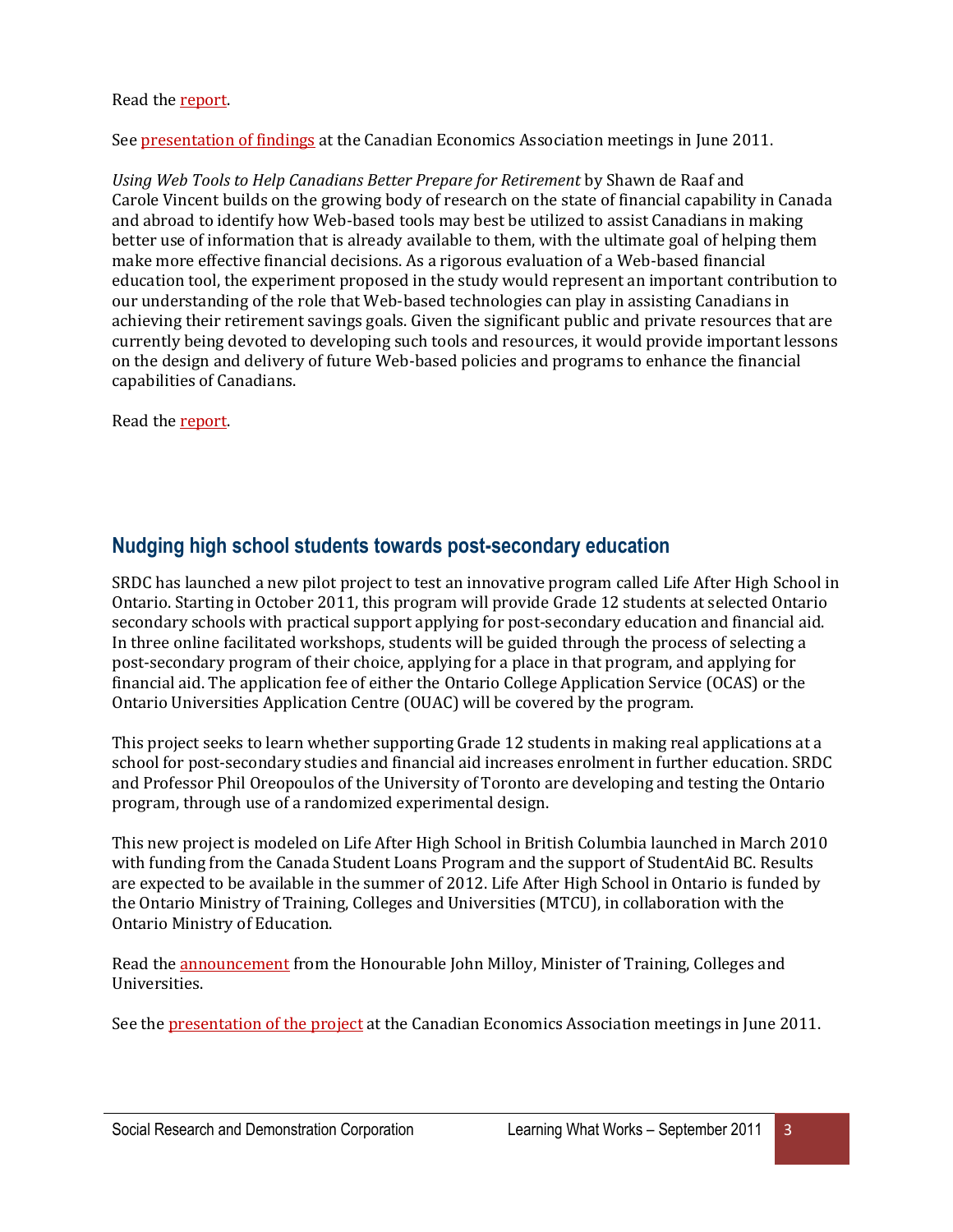#### **Helping people with disability and intermittent work capacity integrate the labour market**



People with disabilities are much more likely to be unemployed than non-disabled Canadians, for reasons directly related to their disability and beyond their control. As a result, their incomes are generally much lower and many rely on disability benefits provided through income support programs.

Yet substantial numbers of Canadians with disabilities are willing and able to work — if not full-time, then at least on an intermittent basis. Certain conditions such as multiple sclerosis, arthritis, HIV, some mental health

conditions, and others have symptoms that are considered "episodic," in which periods of good health are interrupted — often unpredictably — by periods of illness or disability that affect one's ability to work. In other cases, people with more stable symptoms may still be able to work some of the time if provided with appropriate supports. Helping more people with disabilities stay in the labour force can not only help Canada deal with a predicted shortage of skilled labour, but also give people with disabilities a chance to enjoy the benefits of employment, such as feeling more included in society and having improved quality of life.

Why some people with disabilities who have intermittent work capacity remain working, while others with similar disabilities become discouraged and drop out of the labour force? SRDC recently completed a study that identifies the conditions, support services, and employer practices that facilitate their attachment to the work force. The study focused on the experiences of people with episodic disabilities in Ontario who are not able to work full-time and who have some employment experience.

Evidence was gathered from three complementary components: a literature and document review; key informant interviews and focus groups with people involved in disability and employment, such as policy-makers, service providers, and community advocates and with people with disabilities in several locations across the province; and finally the engagement of disability community-based agencies.

Three major factors are found to play a key role in a person's likelihood of being successfully employed in the long term: 1) the degree of control persons have over disclosure of their disability, 2) whether or not they still have a job to return to, and 3) whether or not they receive appropriate accommodations in the workplace.

Read th[e report.](http://www.srdc.org/uploads/IntermittentWork_report_EN.pdf)

Read th[e executive summary](http://www.srdc.org/uploads/IntermittentWork_execsum_EN.pdf) of the report.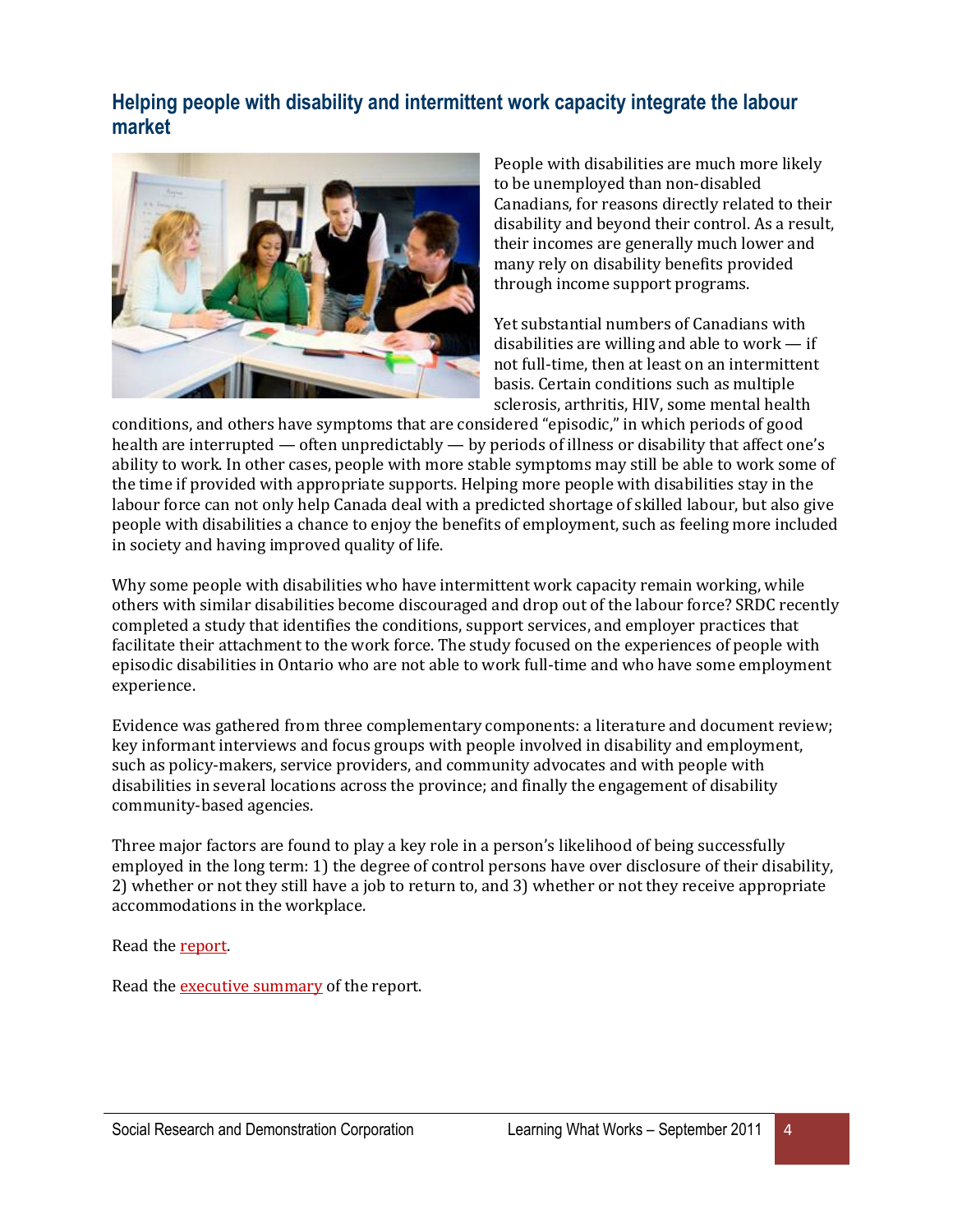### **Promoting physical activity and healthy eating in after-school care**

How school-aged children spend their time after school is increasingly being seen by educators, policy-makers, researchers, and parents as a window of opportunity in which to encourage them to be active and to eat healthily. The Public Health Agency of Canada (PHAC) has awarded funding to SRDC to develop and pilot the Healthy After School Pilot Project as part of its Innovation Strategy.

The Healthy After School Pilot Project is a comprehensive initiative that will improve the environment and practice of after-school providers, develop guidelines for physical activity and healthy eating, and foster the involvement of children's families. Recognizing that one size will not fit all as providers differ in their access to indoor and outdoor space and facilities, the number and ages of children, resources or staff's qualifications, a guiding principle of the Healthy After School Pilot Project is "choice" so staff can chose the activities and options that suit them best. By providing ongoing support, it is hoped the Healthy After School approach will be incorporated into schools' daily routine.

A number of organizations have come together to develop this project. Dr. P.J. Naylor from the School of Exercise Science at the University of Victoria is a principal investigator. Westcoast Child Care Resource Centre will provide after-school staff with training and ongoing support.

Visit the [PHAC Innovation Strategy Web site.](http://www.phac-aspc.gc.ca/ph-sp/fund-fonds/index-eng.php)

#### **From e-government to citizen-centric information systems**

On May 6, 2011, SRDC convened a workshop entitled "Towards a New Citizen-centric Information System." Sponsored by Human Resources and Skills Development Canada, the workshop brought together experts from the public, para-public, and private sectors to explore how the department's social data system can be improved to reflect changing Canadian realities and needs and provide better support to individual Canadians, businesses, and institutions.

The workshop was designed to address a series of important issues with developing a new citizencentric information system. First off, workshop attendees learned about the key characteristics of such a system and how it can be differentiated from prevailing e-government approaches. They also learned about best practices from Canada and abroad, from other governments as well as from the private sector.

There was much agreement among participants to the workshop that most existing government information services, including existing Web site and data dissemination initiatives, can still be characterized as "government-centric." As such, much government programming still does not conform to the definition of citizen-centric approaches which "seek to engage the citizens as owners of and participants in the creation of public services, not as passive recipients of services." Under this model, service delivery is being changed from something that is done by government to citizens to an approach where citizens are active co-creators of services, or even where services are delivered from citizen to citizen with no government involvement.

Read th[e report.](http://www.srdc.org/uploads/citizen-centric_en.pdf)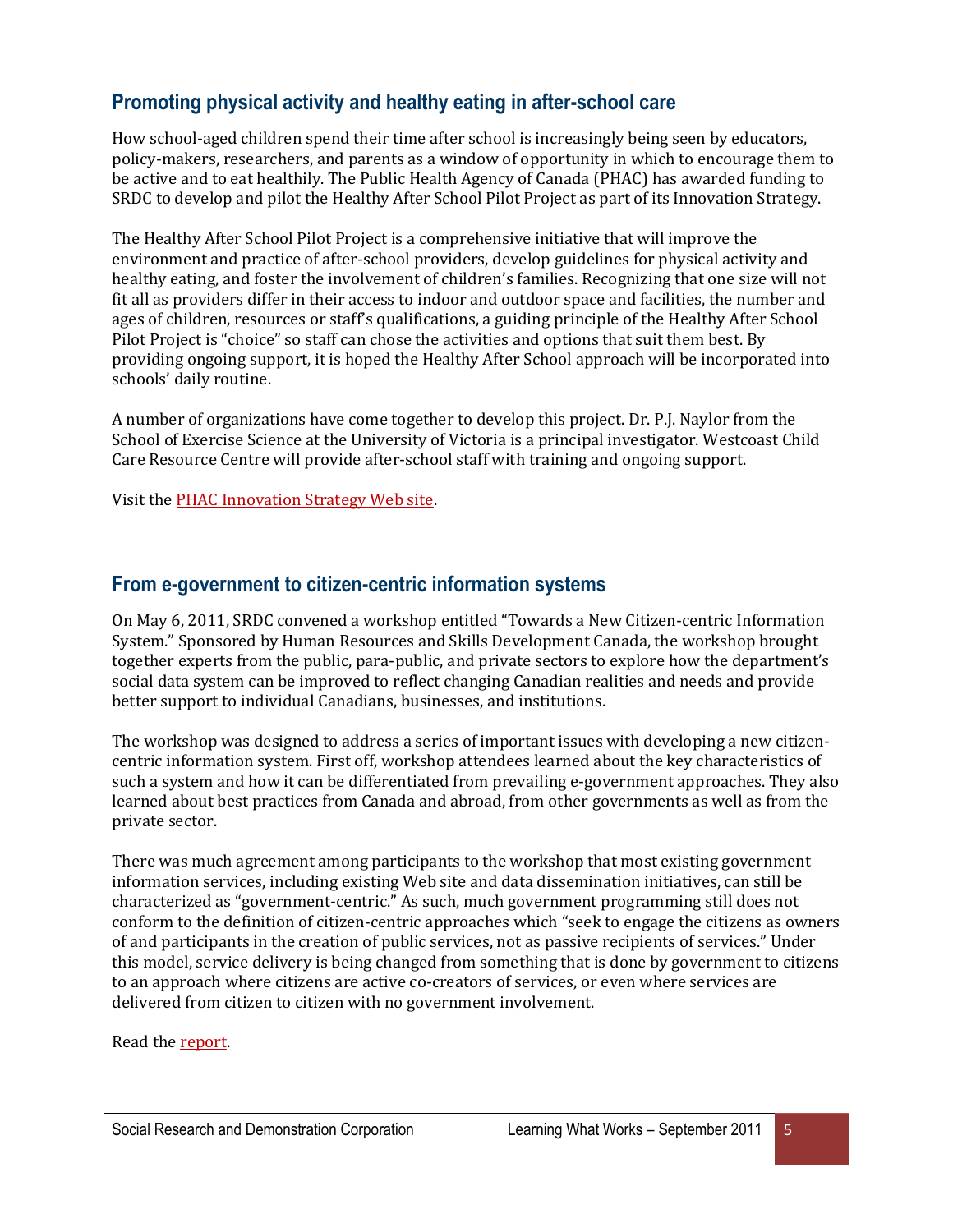### **SRDC well represented at the CEA annual conference**

SRDC researchers took part in great numbers to the Canadian Economic Association conference in Ottawa last June. Jean-Pierre Voyer, SRDC president, was part of a panel session organized by the Institute for Research on Public Policy (IRPP) on the role of wage insurance as an effective policy option to enable laid-off older workers, who might otherwise leave the labour force, to access new jobs and gain acceptable wages. In their study prepared for the IRPP, Ross Finnie and David Gray argued that such policy would contribute to partly offsetting the negative effect of population aging on Canada's prospects for long-term economic growth. Mr. Voyer argued in his presentation that, based on the rigorous evidence from the Earnings Supplementation experiment conducted by SRDC in the 1990s, wage insurance may not lead to the expected improvement in labour market outcomes for laid-off workers and presented other types of policies that would deserve equal consideration.

Carole Vincent and Boris Palameta presented two of SRDC research initiatives that address the challenges to Canada's retirement income system. Reuben Ford presented *Life After High School in Ontario* project, SRDC most recent demonstration project which seeks to learn whether supporting Grade 12 students at a school in making real applications for post-secondary studies and financial aid can increase enrolment in further education. David Gyarmati presented *Workplace Literacy and Essential Skills Initiatives*, a large-scale demonstration project aiming to develop and apply a comprehensive evaluation model to measure the long-term outcomes of workplace literacy and essential skills initiatives.

Shawn de Raaf presented the interim impact results from *CareerMotion*, Taylor Shek-wai Hui presented the results of his study on the *Relationship Between Funding, Learning Objectives, and Choice of Programs and Courses for Adult Learning*, and Marc Frenette presented his study done in collaboration with Jennifer Robson on *Financial Literacy of Low-income Students*.

Se[e presentation by Jean-Pierre Voyer.](http://www.srdc.org/uploads/cea_deck_voyer_en.pdf)

Se[e presentation by Carole Vincent.](http://www.srdc.org/uploads/cea_deck_vincent_en.pdf)

Se[e presentation by Boris Palameta.](http://www.srdc.org/uploads/cea_deck_palameta_en.pdf)

Se[e presentation by Reuben Ford.](http://www.srdc.org/uploads/cea_deck_ford_en.pdf)

Se[e presentation by David Gyarmati.](http://www.srdc.org/uploads/cea_deck_gyarmati_en.pdf)

Se[e presentation by Shawn de Raaf.](http://www.srdc.org/uploads/cea_deck_deraaf_en.pdf)

Se[e presentation by Taylor Shek-wai Hui.](http://www.srdc.org/uploads/cea_deck_hui_en.pdf)

Se[e presentation on FTD by Marc Frenette.](http://www.srdc.org/uploads/cea_deck_frenette1_en.pdf)

Se[e presentation on AVID by Marc Frenette.](http://www.srdc.org/uploads/cea_deck_frenette2_en.pdf)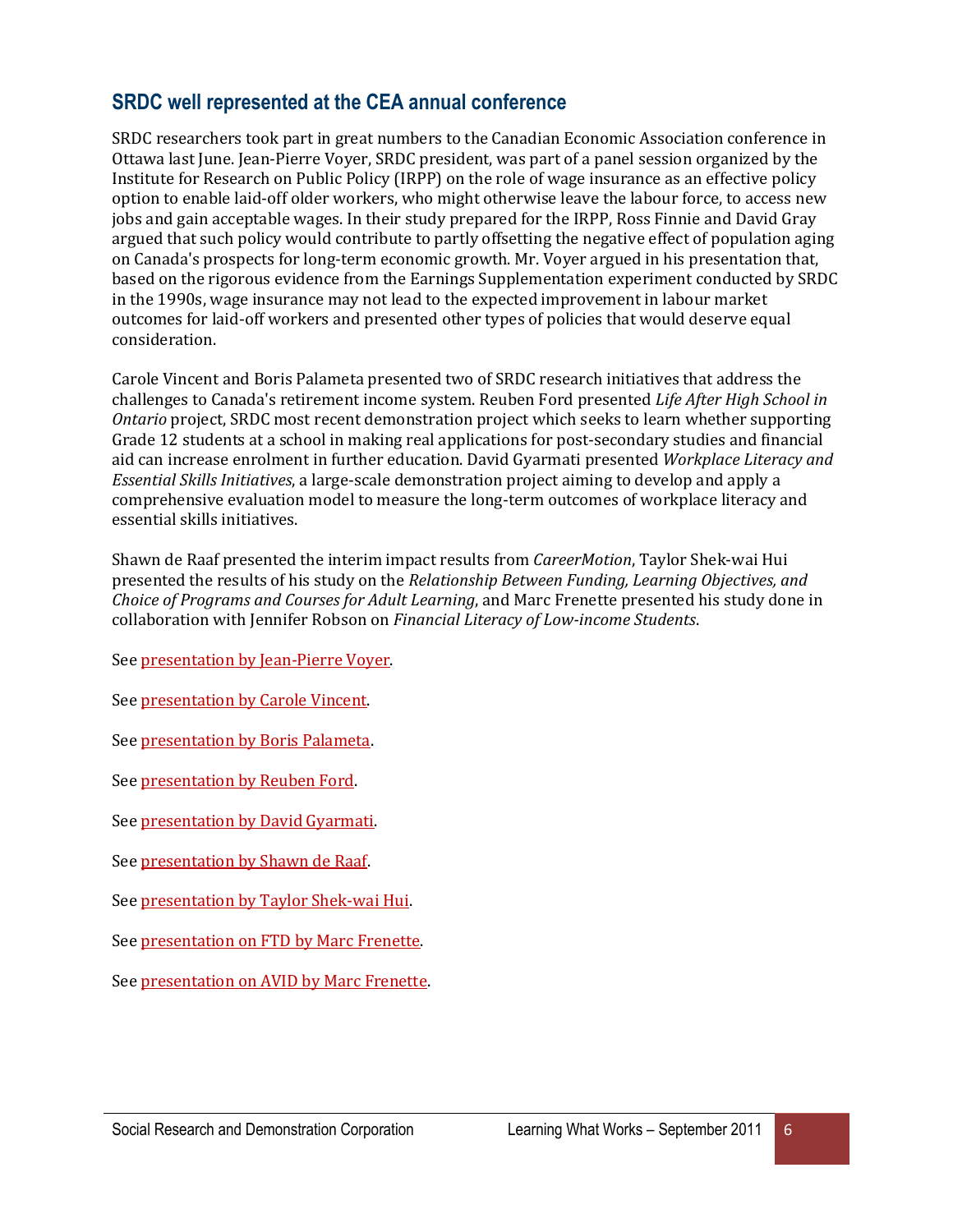## **Economists and the impact of government programs**

In a time of budgetary restrictions, maintaining or establishing effective and efficient economic and social programs should be at the core of government priorities. At the last annual conference of the Association des économistes québécois, on May 18, 2011, conference organizers offered the conference participants an advanced-level training workshop on research methods for measuring the effectiveness of government programs.

The workshop had two goals. It reminded economists of the limitations of the econometric approach, showing how it fails to eliminate the problem of selectivity and discussing other more rigorous ways to measure the real impacts of policies and programs. It also demonstrated to government program managers that Canada unfortunately lags behind the United States and certain European countries in the adoption of these methods.

Université Laval professor Guy Lacroix took charge of presenting the general context of each method. He particularly focused on demonstrating the importance of constructing a proper counterfactual, i.e., a representation of what would have happened in the absence of the program being evaluated, to obtain more reliable measures of the impact of that program. Jean-Pierre Voyer, SRDC president and CEO, outlined the basics of the experimental approach along with the benefits it provides and a number of examples from the field of social policy in Canada. Dany Brouillette of Industry Canada presented a natural experiment to assess the impact of the research and development tax credit. His colleague Julio Miguel Rosa presented a study using a matching method to assess the impacts of this same tax credit. Lastly, Professor Thomas Lemieux of the University of British Columbia talked about the regression discontinuity approach, which shares many of the benefits of the experimental approach but can be much less costly.

View presentations (in French only) from the training workshop of the ASDEQ annual conference at [http://www.economistesquebecois.com/congres-2011.](http://www.economistesquebecois.com/congres-2011)

#### **Sip Smart! BC on the Web**

SRDC was invited to discuss Sip Smart! BC, an educational program that helps teach students Grades 4 to 6 about the health risks associated with sugar-sweetened beverage consumption and healthy beverage choices. Along with other experts, SRDC researchers took part in the third webinar in the Chronic Disease Prevention Alliance of Canada and the Public Health Agency of Canada's Childhood Obesity Prevention Series broadcasted March 15, 2011. This "fireside chat" provided the history and overview of the Sip Smart! BC project. Participants also heard about the evaluation of Sip Smart! and the process involved for transferring and adapting it from British Columbia to Quebec.

Hear the [webinar.](http://phac.sigh.org/workshops/view/id/3)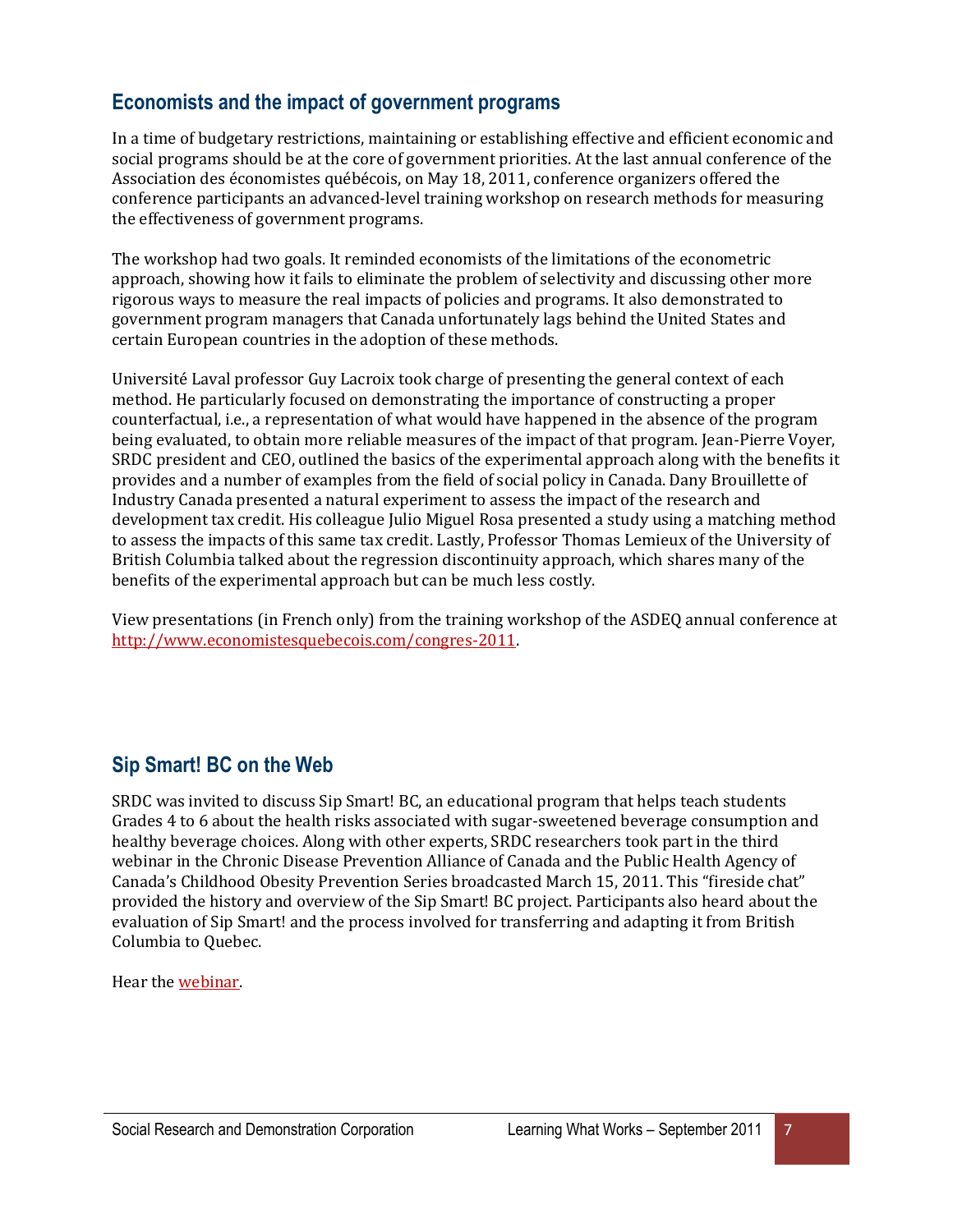#### **Career Development Services and skills training: gaps, innovations, and opportunities**

The past two decades have presented significant economic challenges for Canadians without a postsecondary credential. Adults with low education or skills often have less work experience and longer periods of unemployment than their more educated counterparts. Many face multiple barriers that give rise to unique challenges in navigating a job search and obtaining re-employment.

Canadian governments make significant investments each year in a range of career development services and skills development programs for these individuals. While some of these programs have been reviewed as part of program evaluations of Labour Market Development Agreements, research has been quite limited to date. In particular, there is little information on how service delivery varies across provinces and how this may affect client outcomes.

SRDC was engaged in a multi-stage research program to investigate the delivery of employment services and training programs in order to identify the needs of lower-skilled unemployed adults, understand the gaps and innovations in existing services, and develop options for testing innovative approaches that could be implemented in Canada.

In the first phase of the study, SRDC undertook a review of existing research and developed a conceptual framework for understanding participant outcomes of training. This review illustrates a range of structural factors, individual characteristics, and program design and delivery factors that influence client outcomes. This first report also highlighted a series of specific knowledge gaps and suggested a number of areas for further research.

In the second phase of the study, a series of promising approaches to training were explored in several of these areas, focusing on innovations in international settings. SRDC conducted consultations with a number of experts and providers of employment services and training programs in the United States and United Kingdom where these approaches are prominent. Several innovative training models including sectoral and bridging programs and career pathways initiatives are summarized in SRDC second report.

In the final phase of the research (supported by the Federal Labour Market Ministers Career Development Services Working Group), SRDC conducted a series of consultations with provincial representatives and providers of career development services and skills development programs in Canada. The final report identifies several common challenges in service delivery and promising approaches to address them and make recommendations for the delivery of career development services and skills development training for further study.

Read th[e first report.](http://www.srdc.org/uploads/laep1_en.pdf)

Read th[e second report.](http://www.srdc.org/uploads/laep2_en.pdf)

Read th[e third report.](http://www.srdc.org/uploads/cds_report_en.pdf)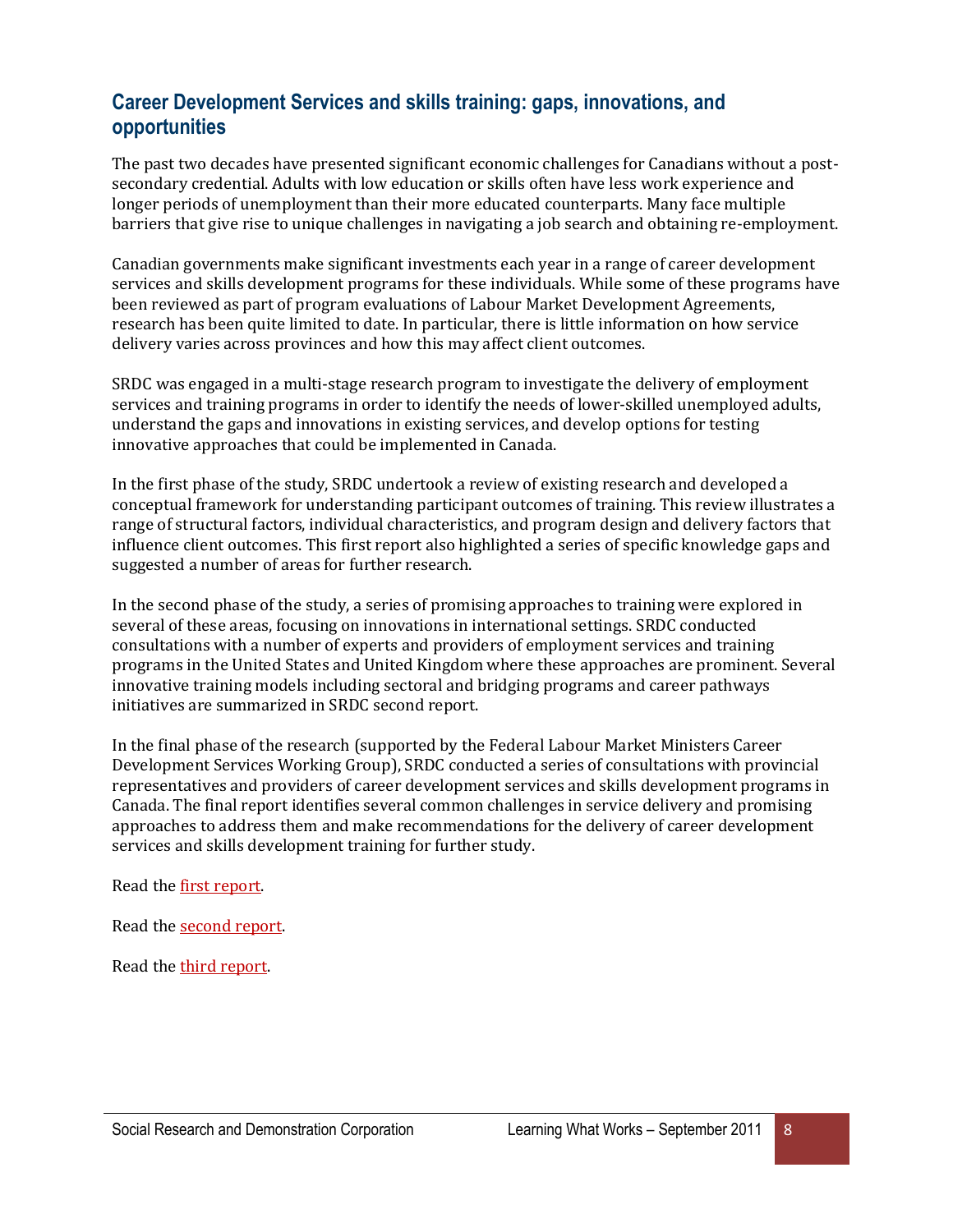#### **Why don't small and medium-size enterprises invest more in training?**

Investments in skills development can have a positive impact on various indicators of firms' performance. Why then don't small and medium-size enterprises (SMEs) invest more if the available evidence points to positive outcomes? The costs associated with training, including the opportunity cost of releasing staff from their regular work duties, can be quite high for smaller firms. Also, the lack of devoted and specialized resources on site to plan and structure training seems to be a major hurdle for smaller firms. There also remains some incredulity on the returns on investment: some SMEs owners' reluctance to actively promote training may result from beliefs that such investment will not pay off in their particular case and situation.

These are the conclusions of SRDC research on effective policies for supporting skills training in SMEs. Earlier this year, Human Resources and Skills Development Canada, the Manitoba Advisory Council on Workforce Development, and the Commission des partenaires du marché du travail du Québec have tasked SRDC to conduct a review of successful policies, programs, and effective practices in encouraging SMEs to undertake training and skills development among their employees. SRDC critically reviewed programs and practices in British Columbia, Manitoba, Quebec, and Nova Scotia and conducted consultations with experts.

Jean-Pierre Voyer, SRDC president and CEO, was invited to take part in two roundtables, one in Winnipeg and one in Montreal to present SRDC's lessons from its research and be part of a panel of experts. The Canada-Manitoba Roundtable on SMEs and Skills Development brought together over 75 participants representing the industry, labour groups, sector councils and representatives from the federal government and government of Manitoba. In Montreal, the roundtable was chaired by Alain Dubuc from La Presse. Jean-Luc Trahan, president of the Commission des partenaires du marché du travail, small business representatives, and academics took part in the discussions.

Se[e presentation in Winnipeg](http://www.srdc.org/uploads/sme_winnipeg_en.pdf) (in English only).

Se[e presentation in Montreal](http://www.srdc.org/uploads/sme_montreal_fr.pdf) (in French only).

Visit conferences Web site at<http://www.cpmt.gouv.qc.ca/quoi-de-neuf.asp?idDoc=137748> (in French only) an[d http://www.amsc.mb.ca/wp/.](http://www.amsc.mb.ca/wp/)

# **Group-based initiatives: A promising approach to providing support to job seekers**

Group activities are a common facet of every-day life. From an early age, we join groups at school, in the workplace, in the community, or in our leisure to help us learn, work, and play and to fulfill a basic human need to socialize and interact with other people. As a natural extension to other workrelated activities, group-based programs have also played an important role in providing employment supports to people who are looking to upgrade their skills and find better employment.

While group-based initiatives appear to be gaining popularity as a method for providing employment supports to job seekers, particularly job-ready clientele, there is limited rigorous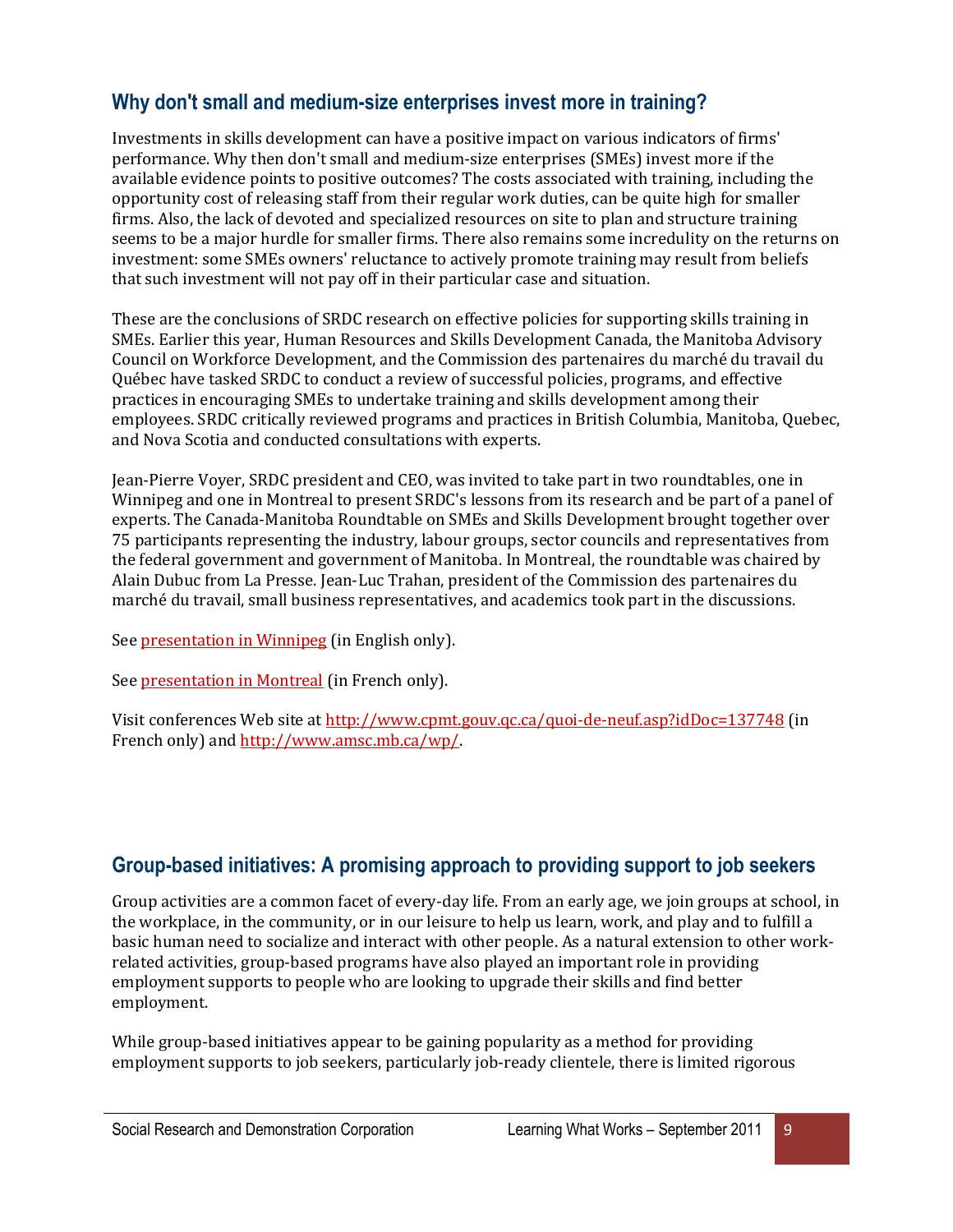evidence to demonstrate conclusively the relative effectiveness of this approach over more traditional, individually-based programs. In many cases, group-based approaches may be equally or more — effective when compared to individual approaches, with potential for cost-savings over individual programming.

Given the popularity of group-based approaches in new policy initiatives, SRDC undertook research in this area with a view to inform governments on whether they should explore expanding the eligibility criteria for its funding requirements to include group-based approaches. The report prepared by SRDC provides an assessment of the state of the literature on the subject and identifies studies that can demonstrate the relative merits of this approach. In addition to highlighting insights from the literature, the report profiles promising domestic and international experiences with group-based initiatives to provide a better understanding of the nature of group-based initiatives as well as the populations they serve.

Read th[e report.](http://www.srdc.org/uploads/group_based_en.pdf)

# **Recent publications**

#### *The Relationship Between Funding, Learning Objectives, and Choice of Programs and Courses for Adult Learning*, by Taylor Shek-wai Hui

This study makes use of data from the 1998 and 2003 Adult Education and Training Surveys (AETS) and the new 2008 Access and Support to Education and Training Survey (ASETS) to examine funding sources for adult learning, specifically the relationship between the sources of financial support, learning objectives, and choice of instructional programs and courses. The results show that the sources of financial support are closely related to the specific types and objectives of learning acquired. The results also suggest important gender differences in how funding sources related to learning choices. As for the support of employers to education and trainings, the study reveals that employers are willing to fund learning, particularly less expensive, non-formal types of learning activities, for a select group of more educated workers in better jobs, for whom they can presumably recoup their investment.

Read th[e report.](http://www.srdc.org/uploads/funding_sources_en.pdf)

#### *Financial Literacy of Low-income Students*, by Marc Frenette and Jennifer Robson

This study summarizes the literature and existing programs related to financial literacy as a barrier to post-secondary attendance for low-income youth. The study highlights that there are currently no identifiable initiatives designed to address the financial literacy gaps of low-income youth with the objective of increasing post-secondary attendance. Several initiatives provide financial literacy education to youth, but these mostly focus on general topics such as budgeting, credit, and consumer rights and are not usually tailored to low-income youth. Youth face many financial barriers, including: misinformation about the costs and benefits of post-secondary education, poor knowledge of financial aid, and some degree of loan aversion. Helping students complete their financial aid and post-secondary application forms can have a large impact on application and